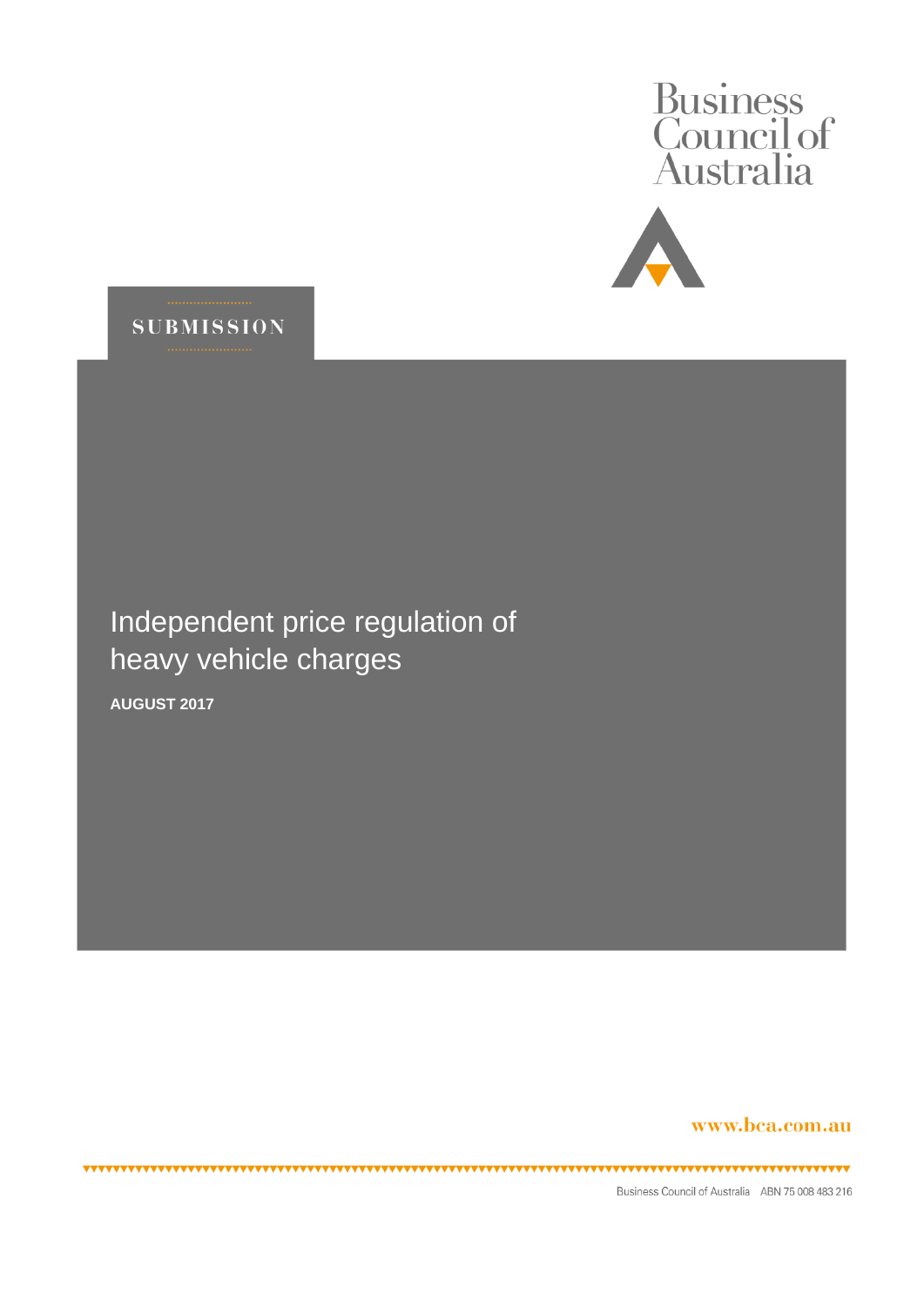The Business Council of Australia is a forum for the chief executives of Australia's largest companies to promote economic and social progress in the national interest.

## **About this submission**

This is the Business Council of Australia's submission to the Department of Infrastructure and Regional Development's 'Independent price regulation of heavy vehicle charges' discussion paper. The Business Council supports the implementation of Heavy Vehicle Road Reform by Australia's governments, which will lead to more efficient provision and use of road transport infrastructure.

To this effect, the Business Council's submission makes the following four key recommendations:

- 1. The introduction of direct heavy vehicle charging should occur within five years, and the scheme should be extended to all other vehicles in line with the Infrastructure Australia recommended time line.
- 2. The independent price regulation for heavy vehicle charges should be carried out through a national framework. In the absence of a national pricing and access regulator, the ACCC is currently the preferred body for this function.
- 3. The independent price regulation for heavy vehicle charges should include access to both merits review and judicial review.
- 4. The framework for the independent price regulation for heavy vehicle charges should be designed so that it can eventually be expanded to all vehicles on Australian roads.

# **Background on Heavy Vehicle Road Reform**

As Infrastructure Australia has correctly noted, the existing approach to charging for road use is not generally well-understood. Many road users regard roads as a free resource, or at least free at the point of use<sup>1</sup>. At present, heavy vehicle operators pay a combination of an annual vehicle registration charge and fuel-based road user charges. The revenue raised by registration charges is collected by state and territory governments, while the revenue from the fuel excises is collected by the federal government.

While this framework is relatively simple to administer, it suffers from limitations:

- The system makes it difficult for governments to make road investment decisions because, in the absence of price signals, road investment decisions cannot draw upon road network demand data that would indicate where increased capacity is warranted<sup>2</sup>,
- Annual vehicle registration charges fail to properly distinguish between heavy and light road users and poorly align with the costs imposed or the benefit obtained by users of Australia's road network, and
- The fuel excise revenue base will continue to be eroded as vehicles become more fuelefficient and as the electrification of Australia's vehicle fleet gathers pace. Inequity among road users will grow because users of electric vehicles will not pay fuel excise.

**<sup>1</sup>** Infrastructure Australia, Australia's Infrastructure Plan, February 2016, p. 87

**<sup>2</sup>** Productivity Commission 2014[, Public Infrastructure,](ttp://www.pc.gov.au/inquiries/completed/infrastructure) Canberra, p. 145.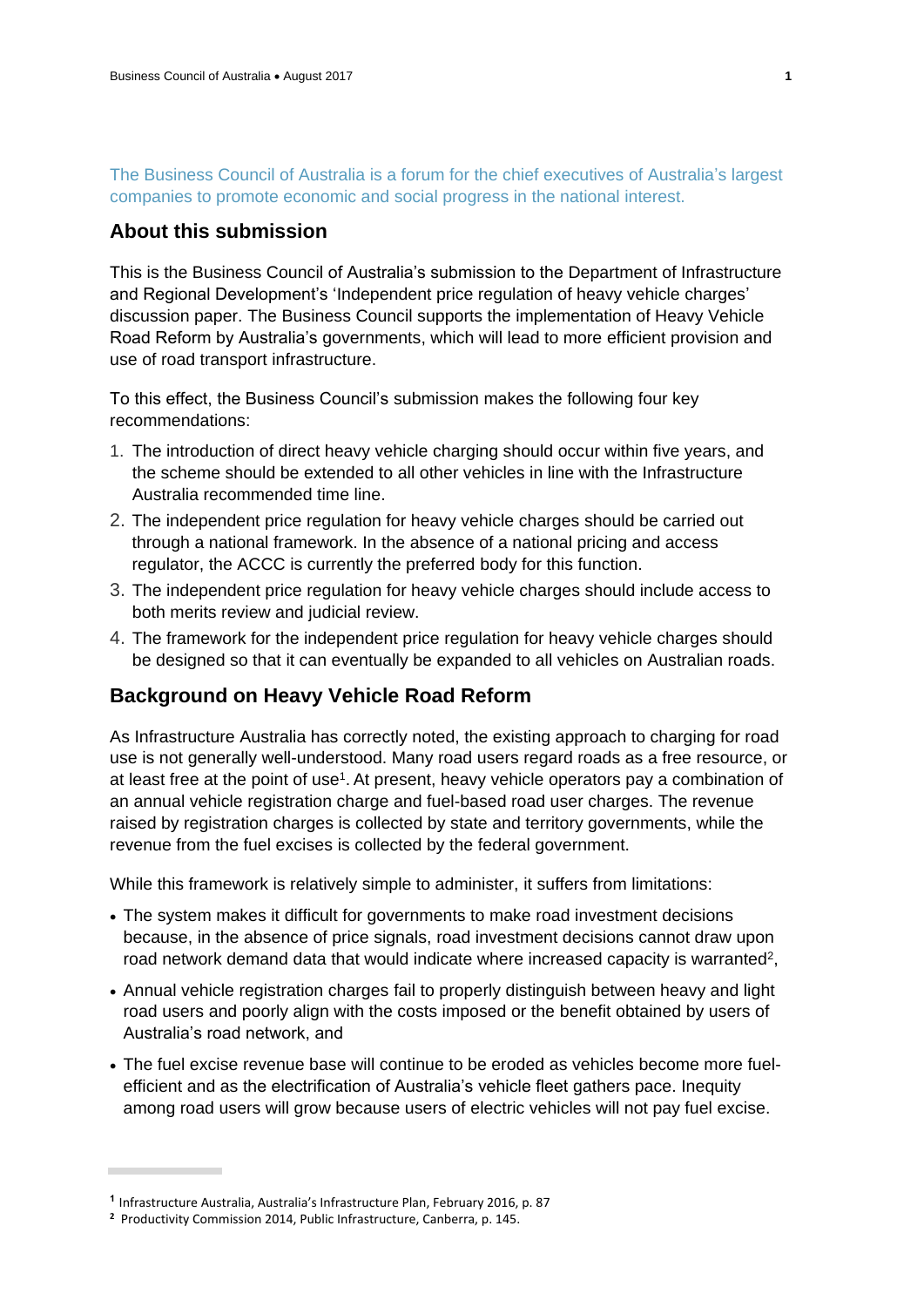Despite recognition of the above limitations, road funding is one of the least reformed of all infrastructure sectors, with the policy framework relatively unchanged over the past few decades. That is why the Heavy Vehicle Road Reform body of work that is being undertaken by the National Transport Council is so important.

With fiscally constrained governments and an infrastructure deficit hurting our national productivity, the Business Council supports the reform road map agreed by the Transport and Infrastructure Council in May 2015 and the work that has already been done to improve transparency around expenditure, investment and service delivery. As explained below, the Business Council believes that this reform momentum must be continued through the implementation of a framework for the independent price regulation of heavy vehicle charges.

### **Policy discussion**

#### 1. **The transition to the new system should progress quickly**

Over the past decade, the Productivity Commission**<sup>3</sup>** , Infrastructure Australia**<sup>4</sup>** , the Henry Review**<sup>5</sup>** and the Harper Review**<sup>6</sup>** have all come out in favour of introducing road user charges in Australia. Since the Intergovernmental Agreement on Heavy Vehicle Regulatory Reform in August 2011**<sup>7</sup>** , there has been in place broad political agreement between federal, state and territory governments to reform the way in which heavy vehicle user charges are set and collected.

It is rare that a policy proposal of this nature will attract such broad agreement amongst so many stakeholders and so it is vital that this momentum is not lost implementing a properly designed framework.

In early 2016, Infrastructure Australia recommended that the introduction of direct heavy vehicle charging within five years, and direct user charging for all vehicles within 10 years, alongside the removal of existing taxes and charges, should be a priority for Australia's governments.**<sup>8</sup>** The Business Council agrees that such a timeline is desirable and the independent price regulation of heavy vehicle charges is an important first step.

While there are some key design questions that policy makers need to decide upon before independent price regulation for heavy vehicle charges is implemented, there are numerous industries where similar reform processes have been undertaken and the lessons learnt from these experiences should be drawn upon.

*Policy recommendation 1: The introduction of direct heavy vehicle charging should occur within five years, and the scheme should be extended to all other vehicles in line with the Infrastructure Australia recommended time line.*

#### **2. The ACCC is the appropriate regulatory body for this role**

In terms of which entity should be responsible for the independent price regulation for heavy vehicle charges, the Business Council supports Option 1, the ACCC.

**<sup>3</sup>** Productivity Commission 2014, Public Infrastructure, Inquiry Report No. 71, Canberra. p. 150

<sup>4</sup> Infrastructure Australia, Australia's Infrastructure Plan, February 2016, p. 84

**<sup>5</sup>** Australia's future tax system: Report to the Treasurer (Part Two), December 2009, p. 373

**<sup>6</sup>** Competition Policy Review, Final Report, March 2015, p. 38

**<sup>7</sup>** Council of Australian Governments, Intergovernmental Agreement on Heavy Vehicle Regulatory Reform, August 2011

**<sup>8</sup>** Infrastructure Australia, Australia's Infrastructure Plan, February 2016, p. 84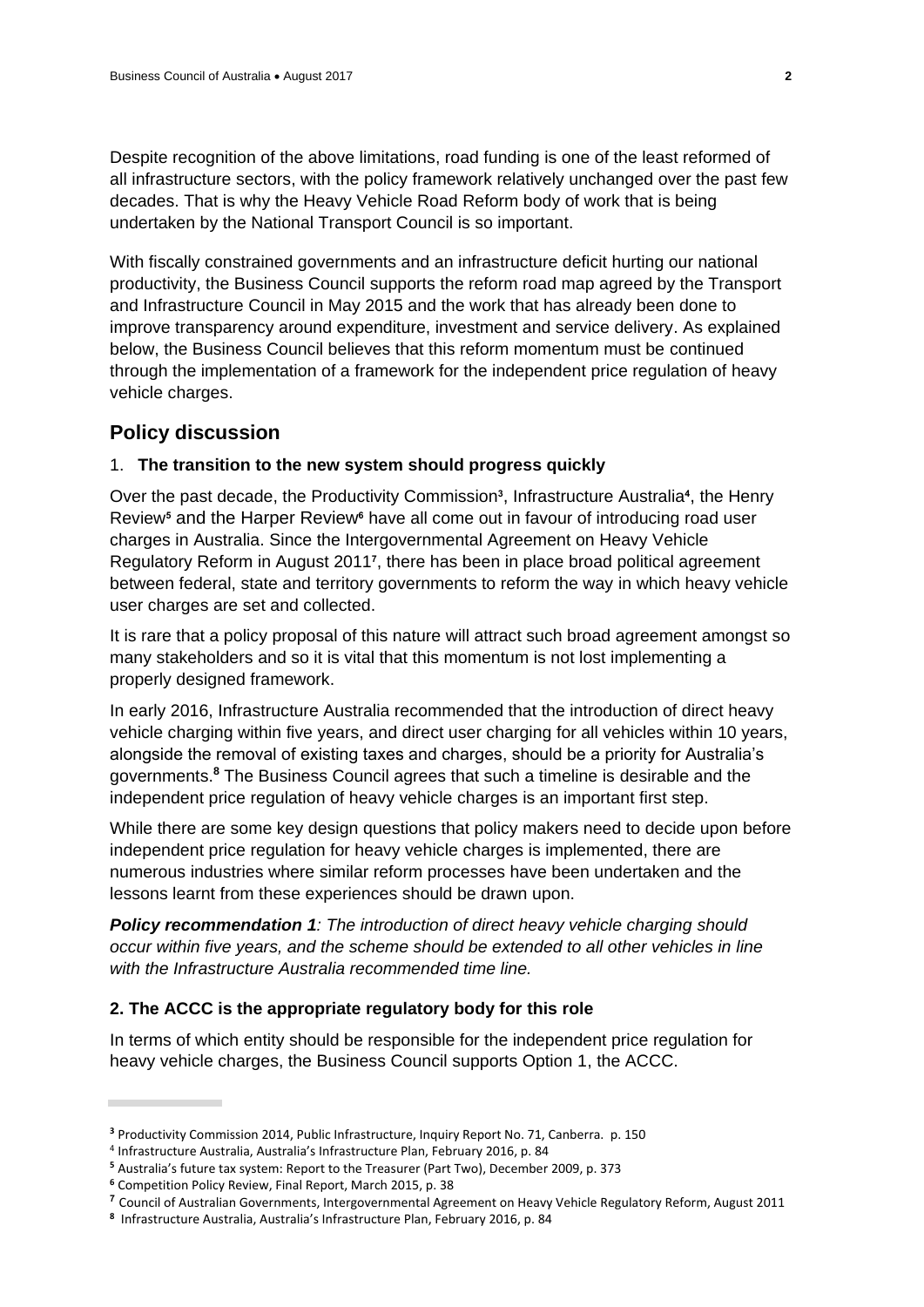Independent price regulation for heavy vehicle charges should be carried out through a national framework and administered by a national regulator.

The Competition Policy Review recommended the introduction of a separate national pricing and access regulator that would support functional separation, create a centre of excellence for access regulation and, in time, lead to greater national consistency for businesses operating across jurisdictions.

While this proposal has merit, the government has yet to decide if it will adopt the Review's recommendation. If a new national pricing and access regulator were to be established then it would be the preferred body for the independent price regulation for heavy vehicle charges. But in the absence of such a body, the ACCC should be responsible for performing the role.

As outlined by the government in the discussion paper, entrusting the ACCC with this function has numerous advantages. There is potential to establish a dedicated entity focussed on road pricing with access to the ACCC's resources and expertise (such as the role played by the Australian Energy Regulator in the energy industry).

*Policy recommendation 2: The independent price regulation for heavy vehicle charges should be carried out through a national framework. In the absence of a national pricing and access regulator, the ACCC is currently the preferred body for this function.*

#### **3. An appeal process should be established at the outset**

As with any form of economic regulation there is a risk that regulatory errors will occur in the setting of road user charges. A merits review process should be established to allow decisions made by the regulator to be reviewed.

When a policy decision is made by a minister, merits review is not generally considered appropriate because elected officials (the executive branch of government) are held to account by the parliament.

However, merits review plays an important role when pricing decisions are being made by statutory authorities like the ACCC. These bodies are delegated their authority by parliament and are not subject to the same parliamentary accountability as Ministers. It is therefore considered best practice for the decisions of statutory authorities to be subject to merits review. This distinction was clearly articulated by the Productivity Commission in 2013:

The argument for limiting review rights to judicial review does not apply when the decision is made by a delegate (and the decision is not able to be reconsidered), or made by an independent body or an assessment manager, since these bodies are not elected officials and are not accountable to Parliament in a way that a Minister is.

Thus, there is no in-principle reason why another independent body (such as a tribunal or court) should not be able to review these decisions through limited merits review. Limited merits review (along with judicial review) is a desirable way of holding decision makers to account.**<sup>9</sup>**

<sup>9</sup> Productivity Commission Research Report. Major Project Development Assessment Process, November 2013, p. 266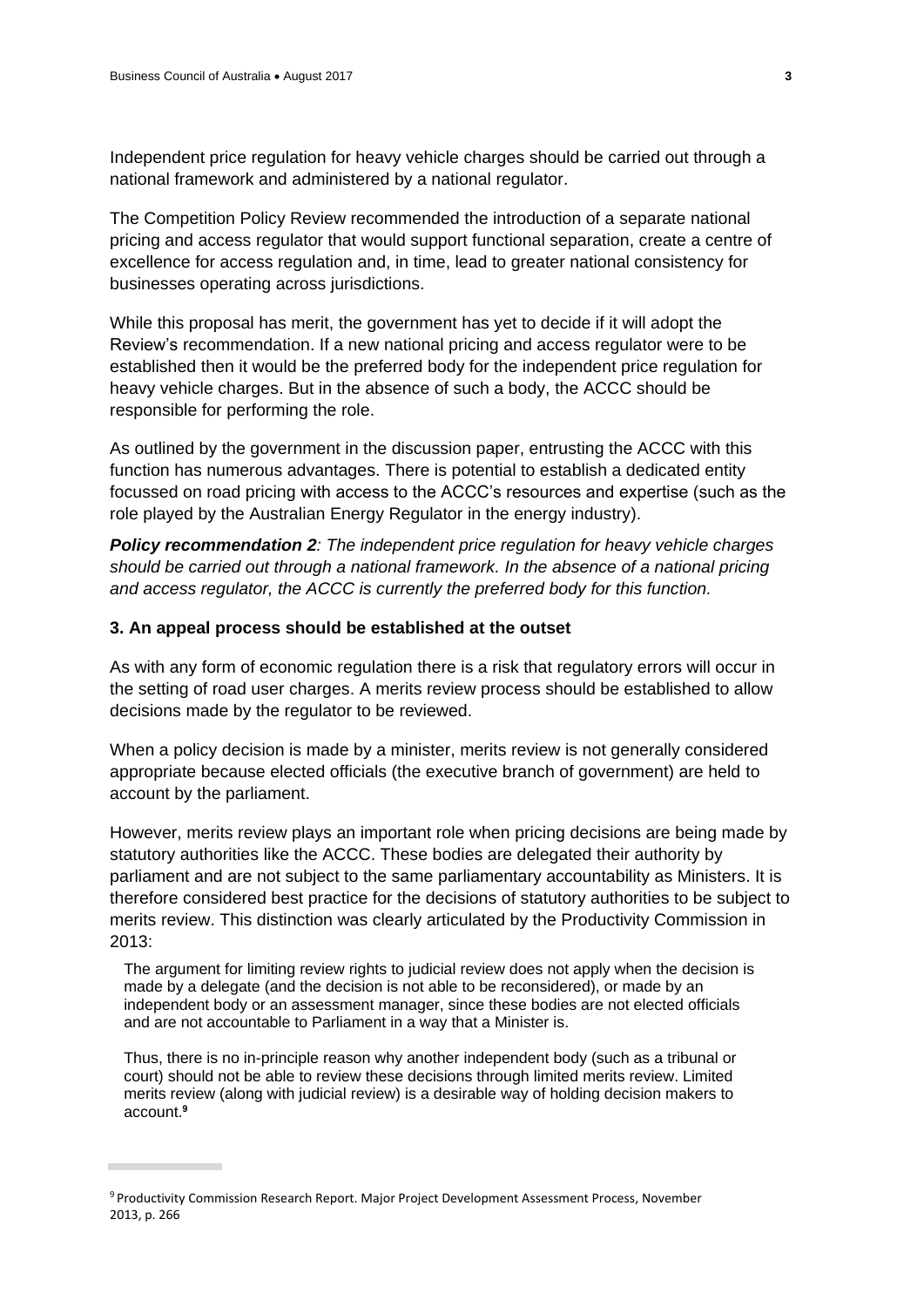The ability to seek independent review of regulatory decisions is the cornerstone of an accountable, transparent and efficient regulatory regime. The Business Council has expressed its concerns at recent policy announcements that will limit the ability of asset owners in the energy sector to seek independent merits review of regulatory decisions.<sup>10</sup>

*Policy recommendation 3: The independent price regulation for heavy vehicle charges should include access to both merits review and judicial review.*

#### **4. The ability of the framework to evolve must be considered now**

In designing a policy framework to ensure heavy vehicle charges are efficient and transparent, it is vital that policy makers design a road user charging framework that can eventually be expanded to apply to all vehicles on Australia's roads.

In February 2016, Infrastructure Australia recommended that the Australian Government should initiate a public inquiry into the existing funding framework for roads and development of a road user charging reform pathway.**<sup>11</sup>** The Business Council agrees that such a public enquiry is required, as road user pricing is a major microeconomic reform and it is crucial that it is done properly.

*Policy recommendation 4: The framework for the independent price regulation for heavy vehicle charges should be designed that so that can eventually be expanded to all vehicles on Australian roads.*

<sup>10</sup> Media Release, *"Energy policies must support new investment"* Business Council of Australia, 20 June 2017

<sup>11</sup> Infrastructure Australia, Australia's Infrastructure Plan, February 2016, p. 87